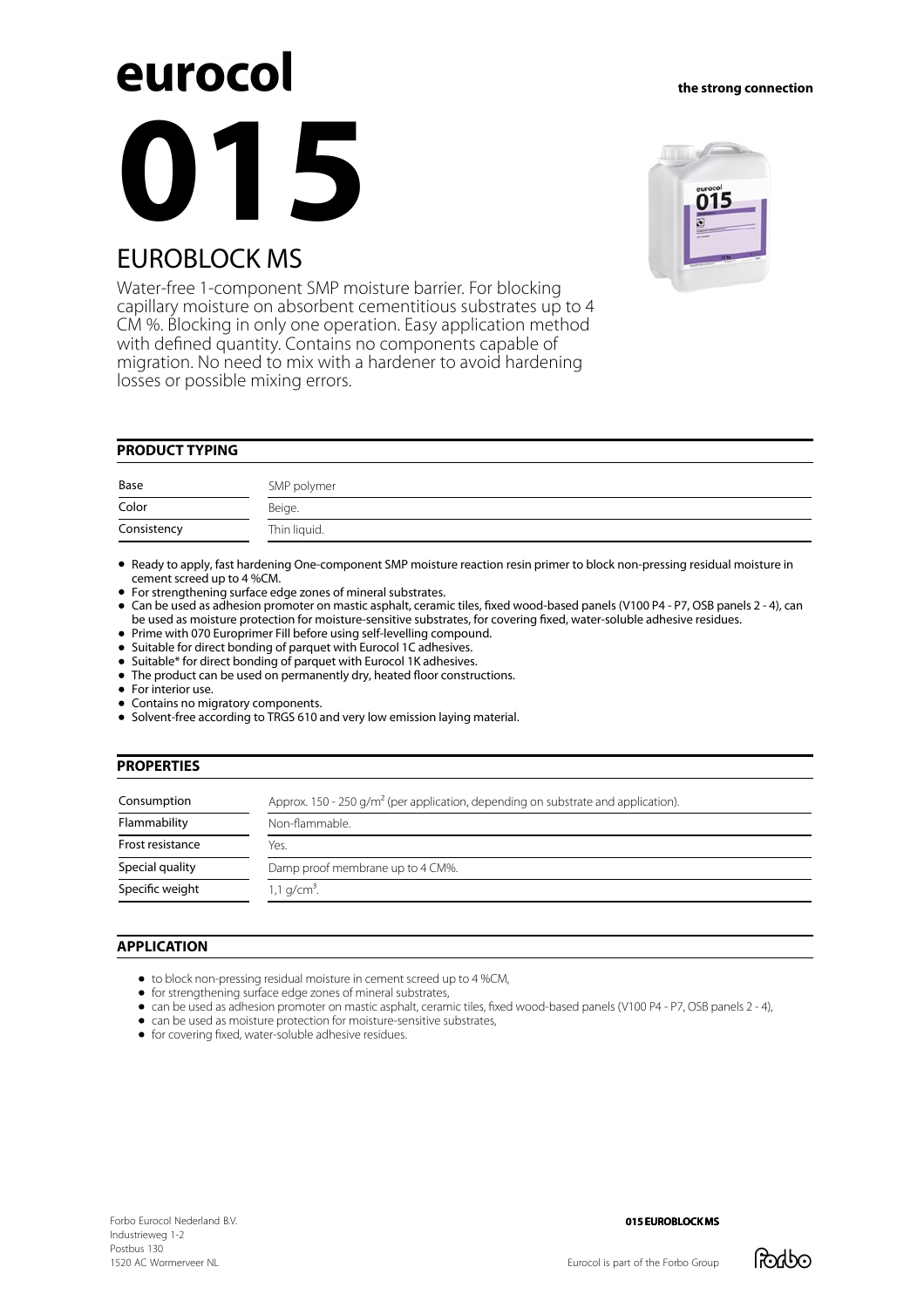# **PROCESSING**

| Storage      | Store cool and dry.                                                                                                                                                                                                                                                                                                                                                                                                                                                                                                                                                                                                                                                                                                                                                                                                                                                                                                                                                                                                                                                                                                                                                                         |  |  |
|--------------|---------------------------------------------------------------------------------------------------------------------------------------------------------------------------------------------------------------------------------------------------------------------------------------------------------------------------------------------------------------------------------------------------------------------------------------------------------------------------------------------------------------------------------------------------------------------------------------------------------------------------------------------------------------------------------------------------------------------------------------------------------------------------------------------------------------------------------------------------------------------------------------------------------------------------------------------------------------------------------------------------------------------------------------------------------------------------------------------------------------------------------------------------------------------------------------------|--|--|
| <b>Tools</b> | Lambswool roller 7 mm, A2 notched trowel.                                                                                                                                                                                                                                                                                                                                                                                                                                                                                                                                                                                                                                                                                                                                                                                                                                                                                                                                                                                                                                                                                                                                                   |  |  |
| Latency      | $3 - 72$ hrs.                                                                                                                                                                                                                                                                                                                                                                                                                                                                                                                                                                                                                                                                                                                                                                                                                                                                                                                                                                                                                                                                                                                                                                               |  |  |
| Drying       | At 20 °C, 3 - 4 hours.*                                                                                                                                                                                                                                                                                                                                                                                                                                                                                                                                                                                                                                                                                                                                                                                                                                                                                                                                                                                                                                                                                                                                                                     |  |  |
| Shelf Life   | 12 months, in unopened packaging.                                                                                                                                                                                                                                                                                                                                                                                                                                                                                                                                                                                                                                                                                                                                                                                                                                                                                                                                                                                                                                                                                                                                                           |  |  |
| Remarks      | Technical information and safety data sheets of any laying materials and floorings/parguet used must be<br>followed and the processing conditions must be observed!<br>If the moisture content is higher than 4CM% or cement-based composite screeds/concrete used, apply a<br>Eurocol 2-K EP primer (e.g. 021 Euroblock Reno LE)!<br>In addition, make sure that the temperature of the substrate is 3 degrees above the dew point temperature.<br>The application must be carried out at a constant or falling temperature in order to prevent the formation of<br>bubbles due to the expansion of air in the Avoid subfloor.<br>Ensure good ventilation after application and during the hardening process.<br>The wet surface must be protected from direct contact with water during the entire hardening phase.<br>In the case of primed floors, ensure sufficient ventilation behind cupboards and skirting boards.<br>No building barrier measures according to DIN 18195, therefore not applicable in case of pressing,<br>constantly rising humidity and with vapour diffusion.<br>Not suitable as a primer on concrete.<br>EMICODE, for further information see www.emicode.com. |  |  |

\* The stated values are laboratory values which, given the large variation in climatological conditions, subfloor compositions and layer thicknesses, are only guideline values.

#### Substrate:

- The substrate must be compression and tension resistant, permanently dry (cement screeds up to 4CM%), free from cracks and dust, even, free from adhesion-reducing layers.
- Adhesion-reducing layers, old material residues must be removed by suitable mechanical measures according to the speciöcations of DIN 18365/DIN 18356.
- Old fixed floors, such as ceramic tiles, terrazzo, stone floors, must be professionally cleaned and sanded matt after drying.
- Cracks or joints (except structural expansion joints) are to be closed with Eurocol grouting compounds Europlan 913 Silicate.
- $\bullet$  In the event of defects, objections must be made in writing.

#### Instruction manual:

- Before use, temper the product according to the processing conditions.
- Apply the primer thinly and evenly on the prepared substrate, avoid puddle formation at all costs, as in thicker layers the hardening is delayed (skin formation) and this can lead to incorrect bonding, imperfections in the waterproofing.
- When used the primer to stabilise surface edges, the material should be applied with a short pile (e.g. 7 mm) nylon roller.
- When used as DSM, blocking off residual moisture in cement screeds, apply with a new toothed troel A2 (TKB) and apply at least 250  $q/m<sup>2</sup>$  in a closed layer. Immediately apply a thick layer of the product to any imperfections that appear at higher absorbency. Alternatively, to reduce the absorbency of the substrate, prepare the surface with a short pile nylon roller, allow to set for a short time and finish wet-on-wet with toothed trowel.
- Low air humidity and/or high application rates delay the drying of the primer.
- Before further processing, the surface must be tack-free.
- If the surface is tack-free or within 72 hours, it can be bonded directly with the approved\* Eurocol 1K adhesives.

When using Eurocol 2-component adhesives, the last layer still wet surface of the primer must be completely sanded with 846 Europlan sand, grain size 0.4 - 1.0 mm, consumption approx. 2 - 2.5 kg/m².

For subsequent levelling work up to a layer thickness of 5 mm, the thoroughly dried, tack-free primer is primed with Eurocol 070 Europrimer Fill as a adhesion promoter. Before applying the intermediate primer, pad the surface completely with black pad.

In case of heavy use of the surface (rolling) and / or high layer thickness of the levelling compound (>5mm), sprinkle the primer with 846 Europlan Sand in excess (1.5 - 2.5 kg/m<sup>2</sup>). To do this, apply a second thin coat of the primer and sprinkle it immediately. After the primer has set, the unbound sand must be vacuumed off.

### **\*Released adhesives:**

Eurocol 120 Euroøex MS - 1-K SMP øooring adhesive - Universal 1-K SMP adhesive Eurocol 159 Eurowood MS PRO - 1-K SMP adhesive especially for multilayer parquet<br>Eurocol 153 Eurowood LE - low emission. 1-K SMP adhesive - low emission, 1-K SMP adhesive Eurocol 154 Eurowood MS SF Ultra - Shear-resistant 1-K SMP adhesive

# **Working conditions**:

Required surrounding temperature: min. 18°C. Material and subfloor temperature: min. 15°C. Relative humidity: 35 - 75%, recommended >65%.